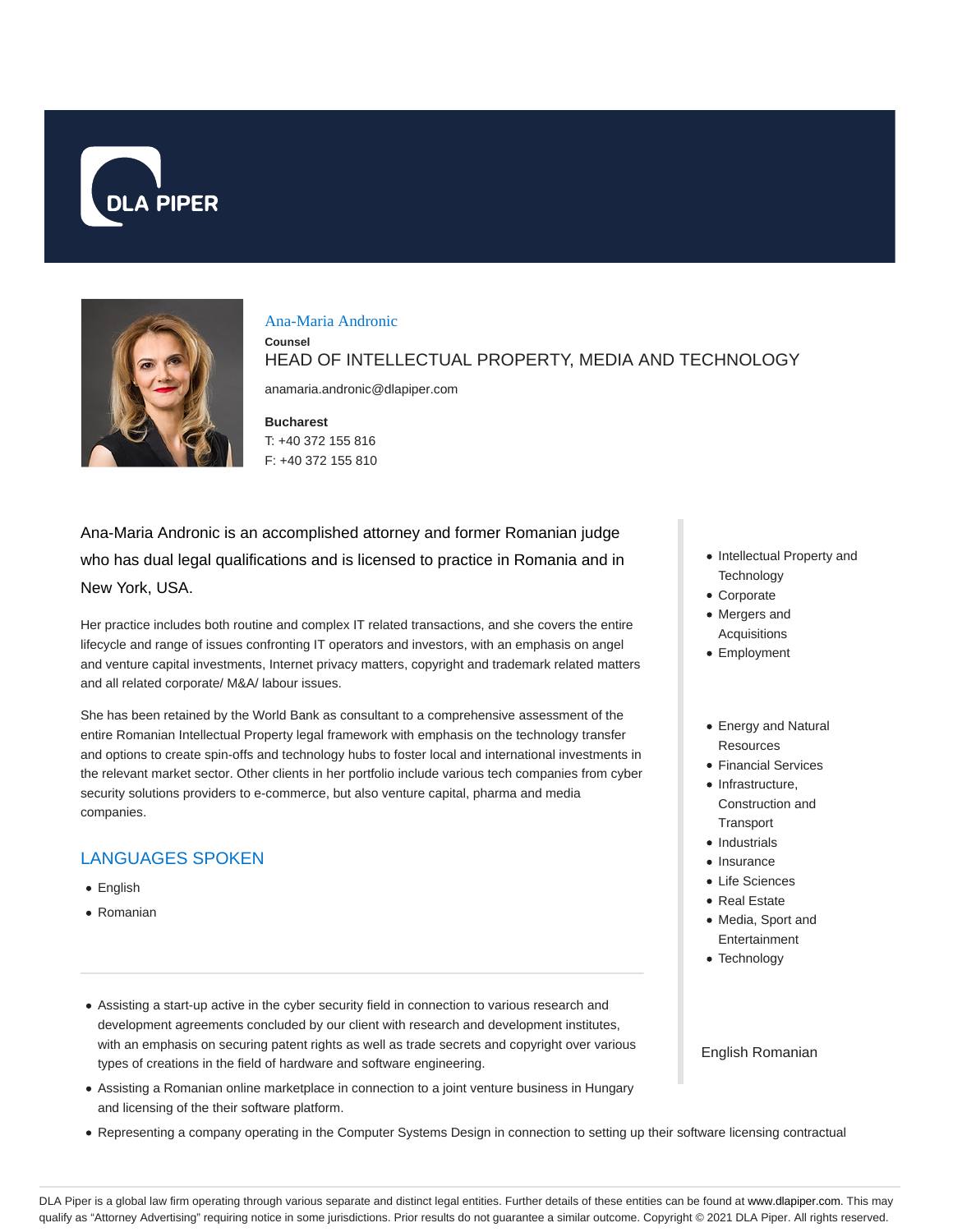framework and securing intellectual property rights over the technology, as well as in connection to their compliance with the personal data protection legal framework.

- Assisting an early-stage venture capital firm in Romania in connection to its seed round of investment in a Romanian company licensing a technology which adds marketing capabilities and analytics to points of sale (POS) devices.
- Assisting internationally known publicly traded Internet domain registrar and web hosting company in connection to securing all intellectual property rights of various employees and contractors, both moving forward and retroactively.
- Representing an international film producer in connection to a comprehensive cross border package of movie production services agreements.
- Assisting a pharmaceutical company in connection to an assessment of patents owned on the Romanian territory, as well as with intellectual property advice related to the terms and conditions related to their new website.
- Assisting a leading online news outlet in Romania in connection to a domain name dispute resolution procedure under the Uniform Domain Name Dispute Resolution Policy (UDRP), administrated by the WIPO Arbitration and Mediation Center. The dispute is a cybersquatting matter and concerns the bad faith registration of the hot-news.ro domain name by a third party.
- Advising a domestic e-commerce platform in connection to several matters concerning data scrapping of the client's website by third parties.
- Advising a start-up in the robotic process automation field in connection to the drafting of appropriate license agreements, securing intellectual property rights over the technology as well as compliance with personal data protection legal framework.

### **CREDENTIALS**

# Professional Qualifications

- Attorney-at-law admitted with the Supreme Court of New York, 2011
- Avocat registered with the Baroul Bucureşti, 2007

## Prior Experience

- August 2015 to date: DLA Piper Romania, Counsel
- February 2008 August 2015: Partner, Bucharest-based law firm
- March 2005 September 2007: Staff Attorney/Consultant, American Bar Association/Rule of Law Initiative
- September 1999 March 2005: Judge, 1st Instance Court, Bucharest

### **Recognitions**

- Mention for Intellectual Property by Legal 500, 2020
- Next Generation Partner for TMT by Legal 500, 2020

#### **Education**

- Louisiana State University, Paul M. Herbert Law Center, LL.M. in International Intellectual Property and Internet Law, 2007
- National Institute for Magistrates (NIM), Bucharest, Romania, Judgeship, 1999
- Craiova State University, Nicolae Titulescu Law School, LL.B., 1997

### **Memberships**

- Member of the New York State Bar
- Member of the Bucharest Bar
- Member of the Dolj Bar